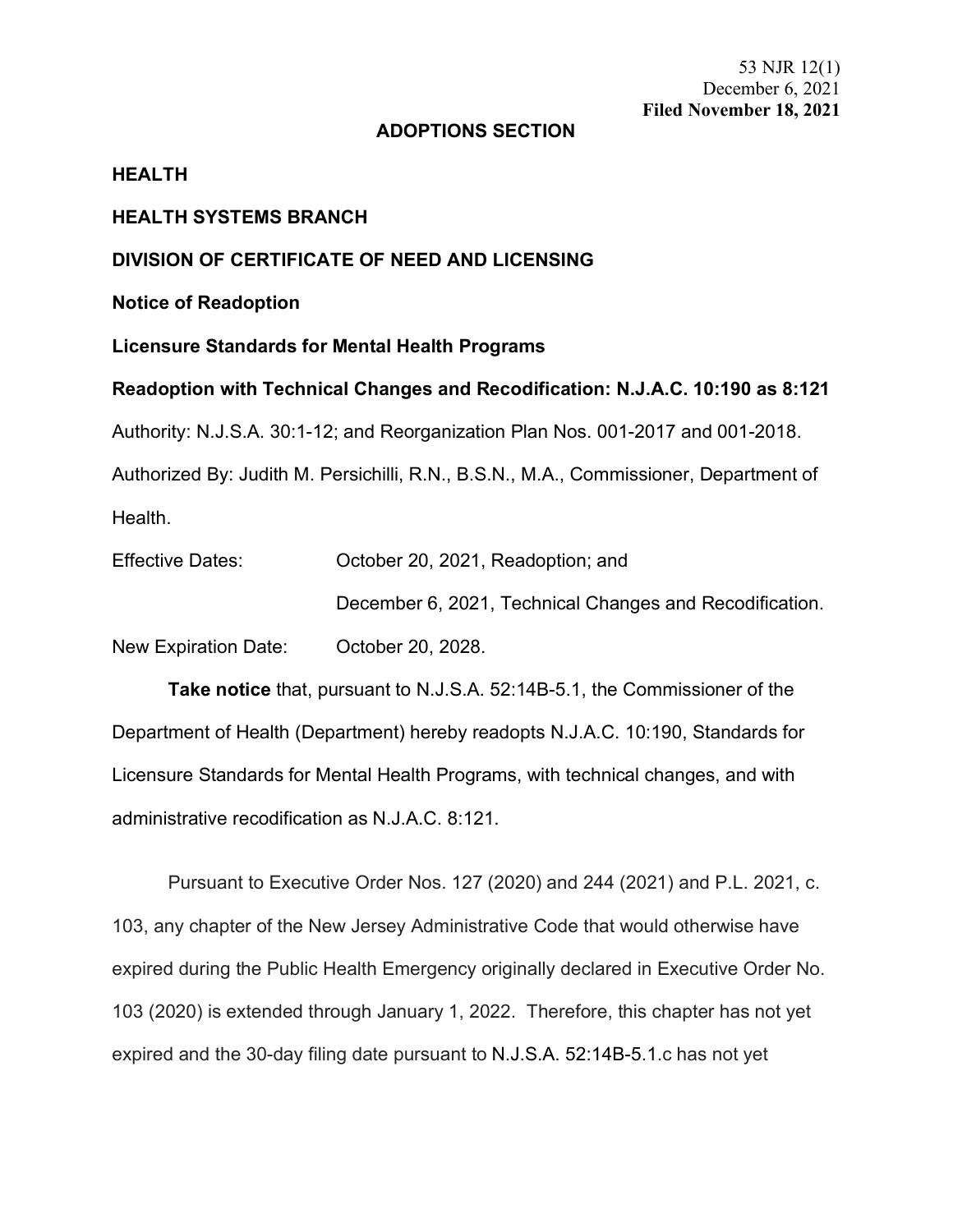occurred. Pursuant to Executive Order No. 244 (2021), and P.L. 2021, c. 103, this notice of readoption is timely filed.

Reorganization Plan No. 001-2017, A Plan for the Transfer of Mental Health and Addiction Functions From the Department of Human Services to the Department of Health (Governor Christie, filed June 29, 2017, and effective August 28, 2017), at § 1, continued the Division of Mental Health and Addiction Services (DMHAS) of the Department of Human Services (DHS), and, in pertinent part, at § 2(r), transferred the DMHAS and all functions, powers, and duties associated with the licensure and inspection of mental health programs and facilities pursuant to N.J.S.A. 30:1-12 from the DHS and the DHS Commissioner to the Department and the Commissioner of Health. 49 N.J.R. 2303(a).

Reorganization Plan No. 001-2018, A Plan for the Transfer of Certain Mental Health and Addiction Functions From the Department of Health to the Department of Human Services (Governor Murphy, issued June 21, 2018, effective August 20, 2018), at §1, continued the DMAHS and transferred from the Department and the Commissioner of Health to the DHS and the DHS Commissioner, all functions, powers, and duties established within N.J.S.A. 30:1-12. 50 N.J.R. 1517(a). Reorganization Plan No. 001-2018 at §2(c) retained and continued within the jurisdiction of the Department and the Commissioner of Health all functions, powers, and duties established at N.J.S.A. 30:1-12 associated with the establishment and enforcement of standards for licensure and inspection of mental health programs. *Id.* Reorganization Plan No. 001- 2018 states, "[to] the extent the functions, powers, and duties under the statutes are necessary or convenient for the Department of Health to continue operating the State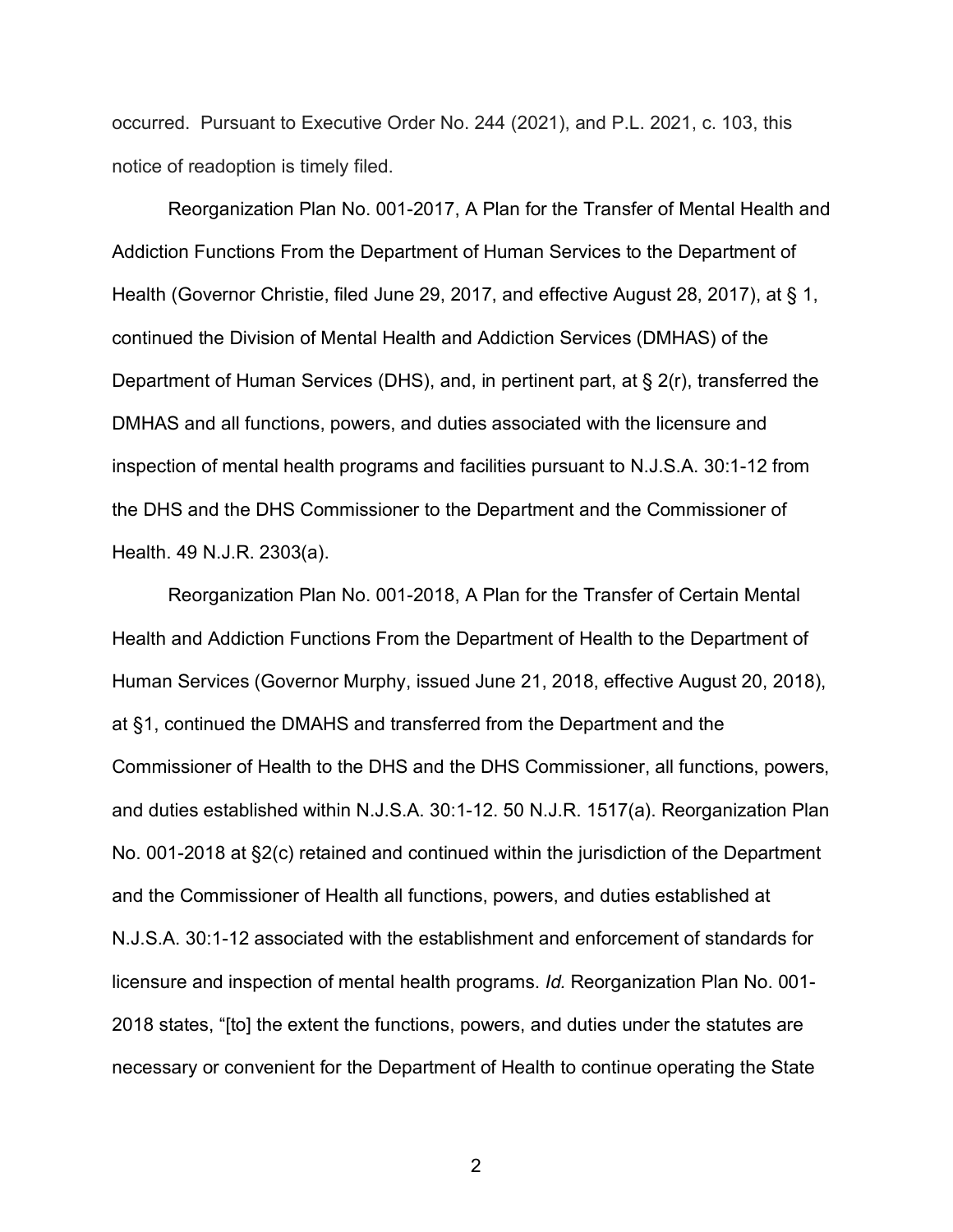psychiatric hospitals and the licensing of mental health and addiction services programs and facilities…, such functions, powers, and duties will continue within the Department of Health, and the Commissioner of Human Services shall provide such support as is needed to carry out those functions, including a proportionate share of personnel, support service or funds necessary to the objectives." *Id.* at 1518*.*

N.J.A.C. 10:190, Licensure Standards for Mental Health Programs, establishes standards for licensure of community mental health facilities in New Jersey. The Department of Human Services recodified N.J.A.C. 10:190 from N.J.A.C. 10:37 in 2007. 38 N.J.R. 2566(a); 39 N.J.R. 450(b). The chapter was readopted on May 30, 2014. 46 N.J.R. 270(a); 46 N.J.R. 1642(c). Pursuant to N.J.S.A. 52:14B-5.1, the rules at N.J.A.C. 10:190 were scheduled to expire on May 30, 2021.

Subchapter 1, Licensure of Mental Health Programs, establishes licensure requirements applicable to certain providers of community mental health services. Within the subchapter, there are sections establishing the scope and purpose of the chapter, definitions of words and phrases the chapter uses, Level I standards, the licensure process, licensure fees for ambulatory mental health programs, applicable standards, site review procedures, types of licensure, waiver processes, license renewal or revocation procedures, the process for review of administrative determinations, and the process for administrative hearing of appeals.

The Department is developing rulemaking to revise, update, and reorganize existing N.J.A.C. 10:190, recodified as N.J.A.C. 8:121, and anticipates filing this rulemaking with the Office of Administrative Law for processing in the ordinary course. However, the Public Health Emergency that Governor Philip D. Murphy declared in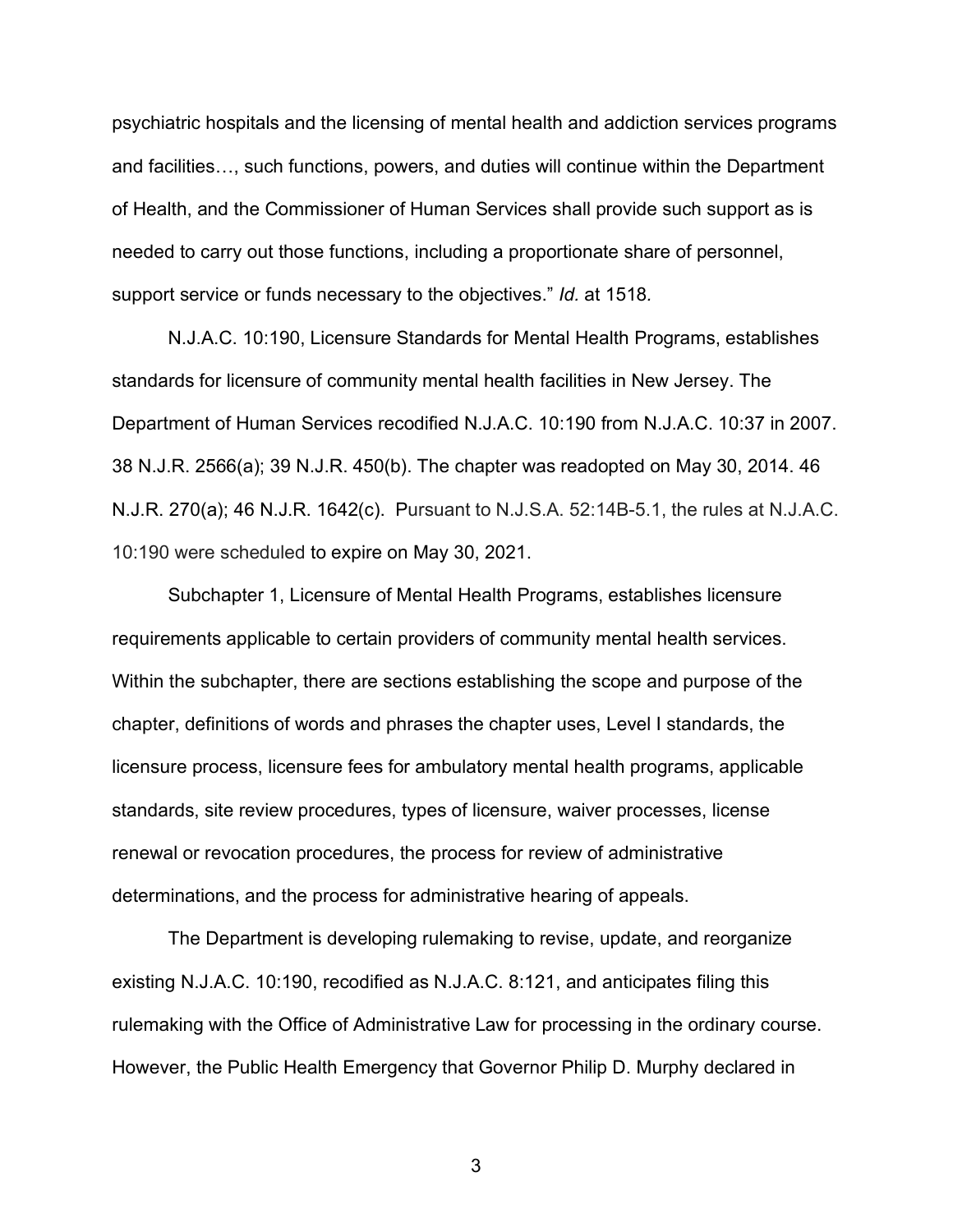Executive Order No. 103, on March 9, 2020, necessitated the reallocation of many Department personnel and resources to pandemic response activities, complicating ongoing efforts to streamline licensure procedures for facilities providing mental health services and collaborate with the Department of Human Services to update existing rules. Therefore, the Department will not be able to finalize the anticipated rulemaking prior to the expiration of existing N.J.A.C. 10:190.

The Commissioner has reviewed N.J.A.C. 10:190 and has determined that, pending the finalization of the anticipated rulemaking described above, the existing chapter remains necessary, proper, reasonable, efficient, understandable, and responsive to the purposes for which the Department originally promulgated it, as amended and supplemented over time, and should be readopted and recodified as N.J.A.C. 8:121.

In addition to readopting and recodifying the existing rules, the Department is making technical changes throughout N.J.A.C. 8:121 to update references throughout the chapter to the licensing authority by:

1. Deleting references to the "Department of Human Services," "DHS," "Division of Mental Health and Addiction Services," and "DMHAS," and adding in place thereof, references to the "Department of Health" or the "Department";

2. Deleting references to the "Office of Licensing" and adding in place thereof, references to the "Division of Certificate of Need and Licensing" or "Office";

3. Deleting references to the Department of Health and Senior Services or "DHSS" and adding in place thereof, references to the "Department of Health" or the "Department," to reflect the renaming of the Department pursuant to N.J.S.A. 26:1A-2.1;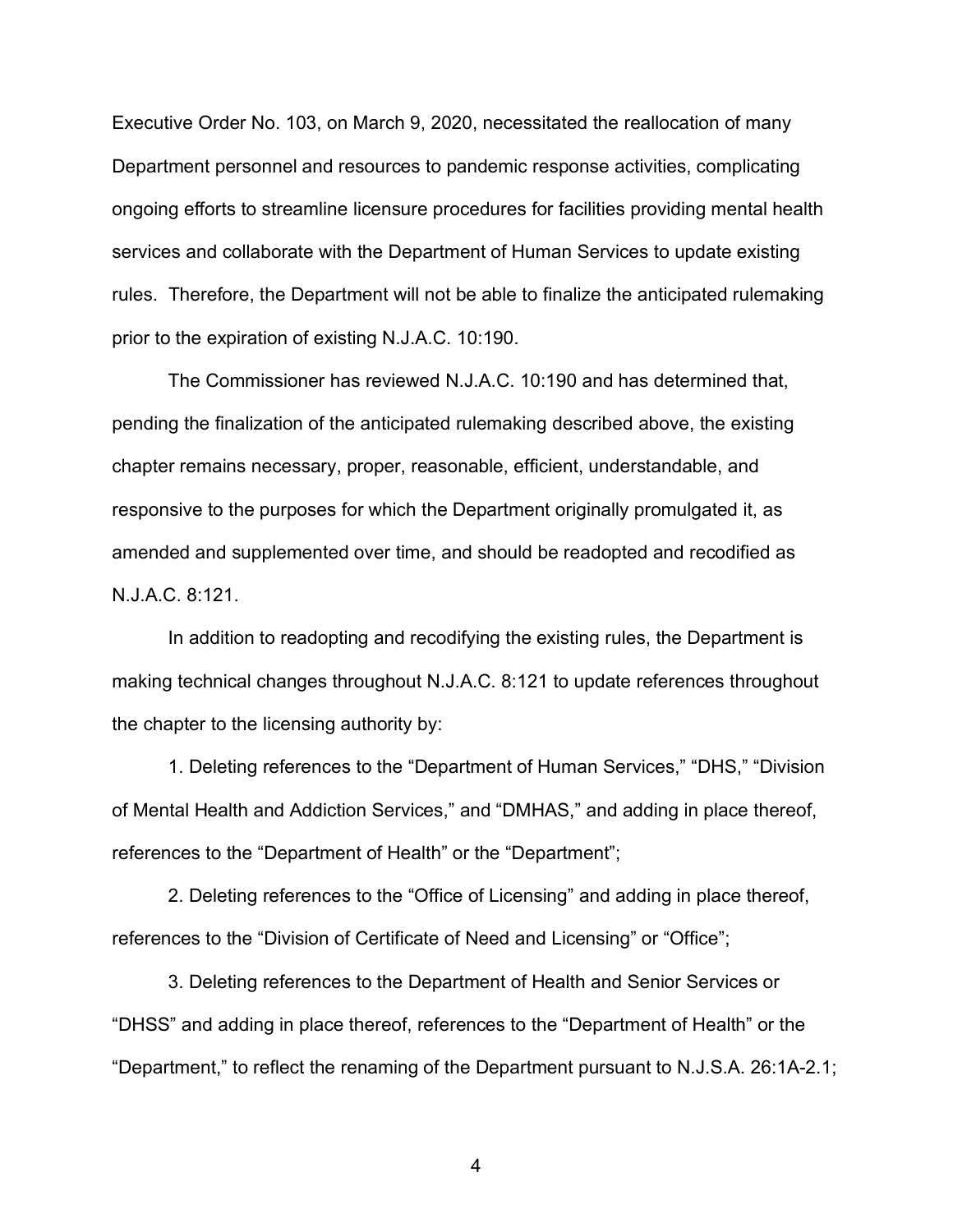4. Updating contact information; and

5. Correcting cross-references.

Therefore, pursuant to N.J.S.A. 52:14B-5.1.c(1), N.J.A.C. 10:190 is readopted and recodified as N.J.A.C. 8:121, and shall continue in effect for seven years.

**Full text** of the technical changes follows (additions indicated in boldface **thus**; deletions indicated in brackets [thus]):

# CHAPTER [190] **121**

LICENSURE STANDARDS FOR MENTAL HEALTH PROGRAMS SUBCHAPTER 1. LICENSURE OF MENTAL HEALTH PROGRAMS

[10:190]**8:121**-1.1 Scope and purpose

(a) (No change.)

(b) No mental health program shall operate**,** unless it is licensed by the Commissioner of the Department of [Human Services] **Health** as a mental health program and has a purchase of service contract or an affiliation agreement with the Division of Mental Health and Addiction Services[,] or is licensed by the Commissioner of the Department of Health as a health care facility.

1. (No change.)

2. **"**Mental health program**"** means a program of mental health services not licensed by [DHSS] **the Department** as a health care facility and which is subject to rules adopted by the Department and is provided by either:

i.-iii. (No change.)

3. (No change.)

4. Provisions of this chapter shall not apply to: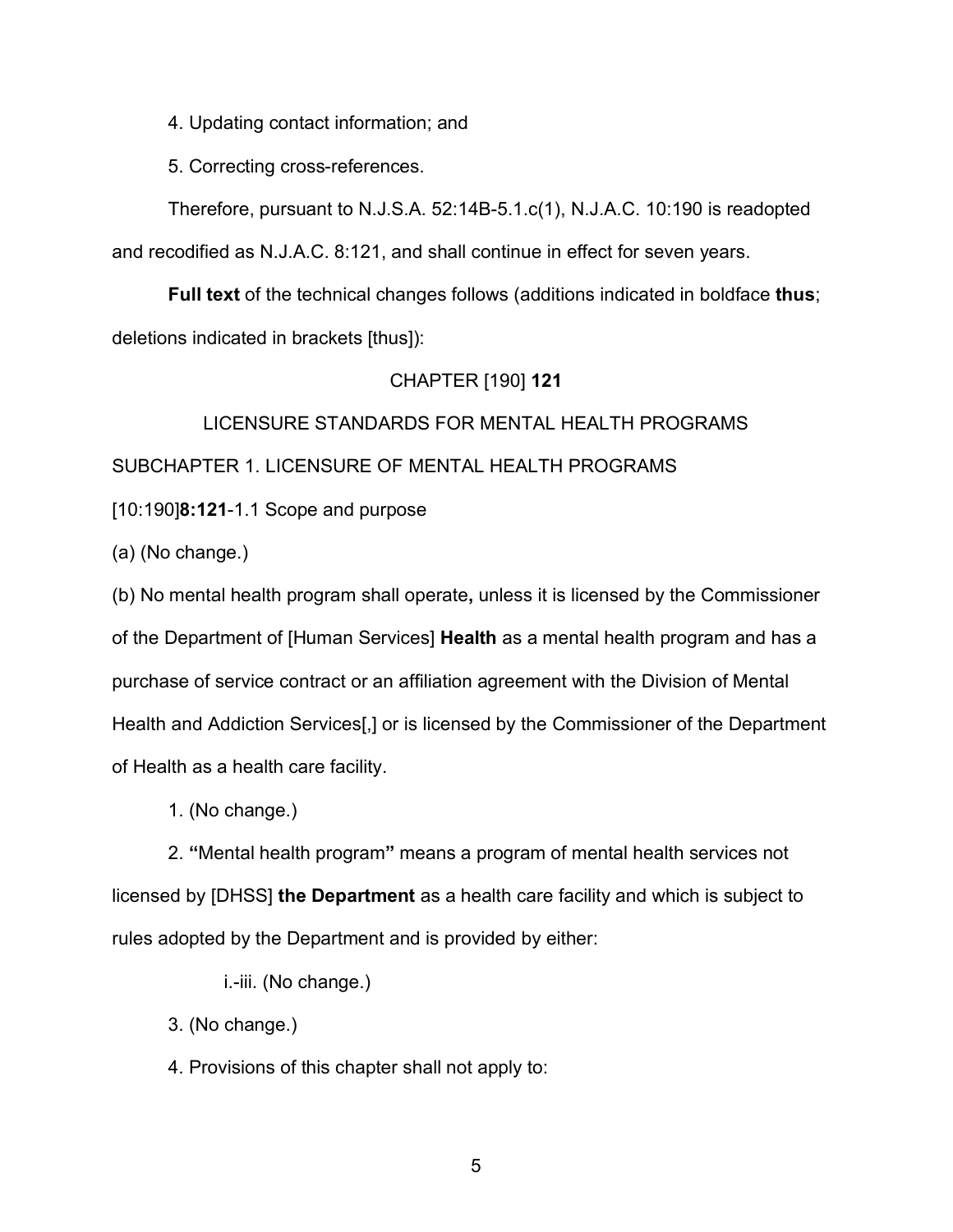i.-iii. (No change.)

iv. Programs providing specialized services**,** some of which may be similar in nature to those that are the subject of this chapter**,** but [which] are designed to primarily address problems of alcoholism or substance abuse disorders[;]**,** organic brain syndromes[;]**,** developmental disabilities[;]**,** medical[;] **conditions,** or [victim related] **victim-related** conditions, such as domestic violence or rape;

v. Counseling services provided by clergy of any [faith based] **faith-based** denomination of an established and legally cognizable church denomination or sect within the scope of the person's ministerial duties; and

vi. A mental health program licensed by the [DHSS] **Department** as a health care facility, provided that each site of such program holds a separate [DHSS] **Department** license or is specified on the main facility's [DHSS] **Department** license. (c)-(d) (No change.)

#### [10:190]**8:121**-1.2 Definitions

The following words and terms, as used in this chapter, shall have the following meanings, unless the context clearly indicates otherwise.

…

"Commissioner" means the Commissioner of the Department of [Human Services] **Health**.

…

"Department" means the Department of [Human Services] **Health**.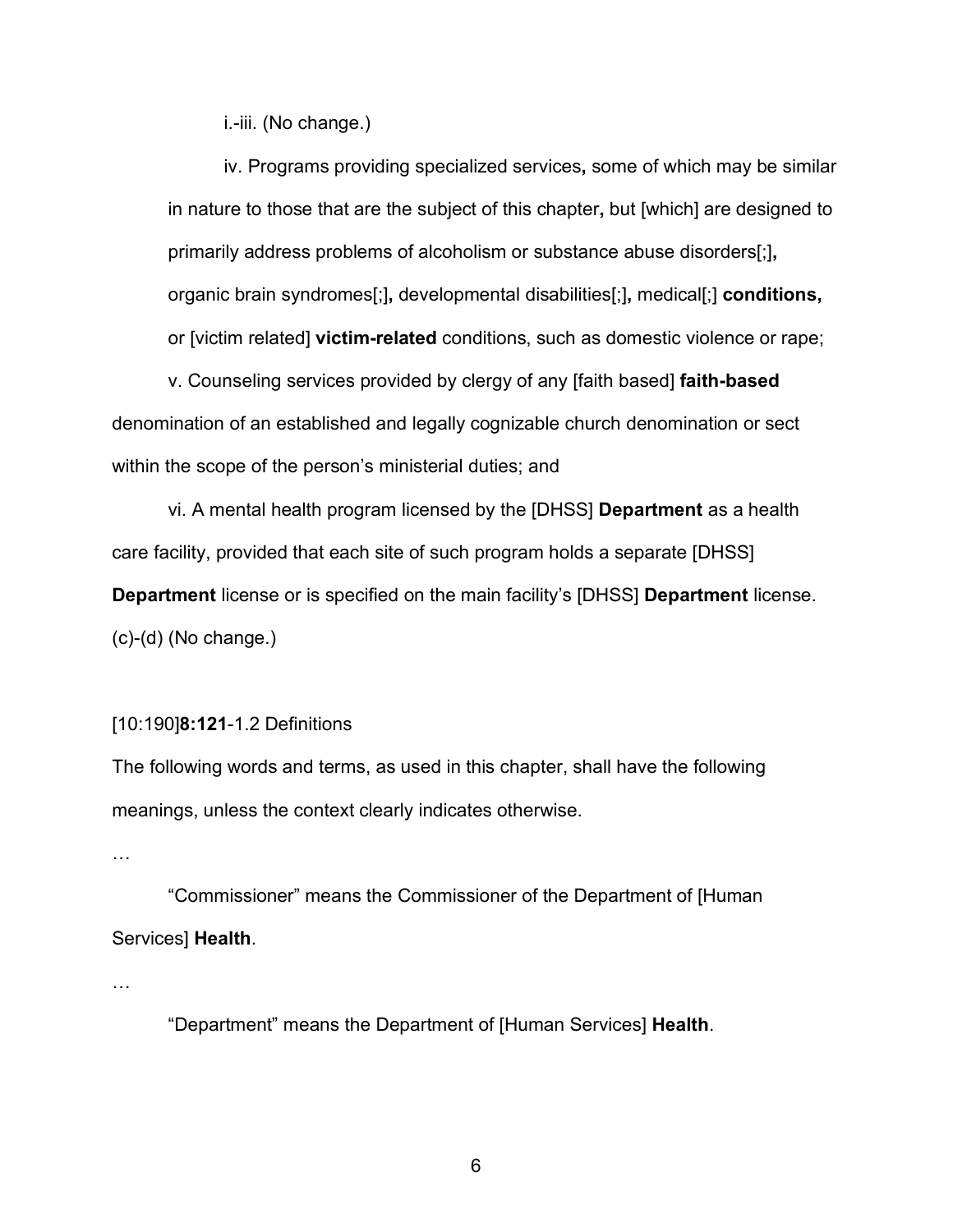"Director" means the Director of the [Office] **Division** of **Certificate of Need and**  Licensing within the Department of [Human Services] **Health, for which the contact information is Director, Division of Certificate of Need and Licensing, PO Box 358, Trenton, NJ 08625-0358**.

…

"License" means a Department document[, which provides the] **that authorizes a** mental health program [with the authority] to operate.

…

"Recognized accrediting [bodies] **body**" means [those] **an** organization[s] that accredit**s** mental health programs [that are recognized by]**, which** the Department **recognizes** for deemed status purposes. These organizations are the Joint Commission [on Accreditation of Healthcare Organizations (JCAHO)], the Council on Accreditation [of Family Services Agencies] (COA), the [Council] **Commission** on Accreditation of Rehabilitation Facilities**, now known as CARF International** (CARF)**,** and the National [Commission on] **Committee for** Quality Assurance (NCQA).

[10:190]**8:121-**1.3 Level I standards

(a) The following rules shall be Level 1 standards for mental health programs:

1.-6. (No change.)

7. Therapeutic environment for partial care services at N.J.A.C. 10:37F-[2.7]**2.9**; 8. Staffing requirements for partial care services at N.J.A.C. 10:37F-[2.8(a), (b), (c)]**2.10**;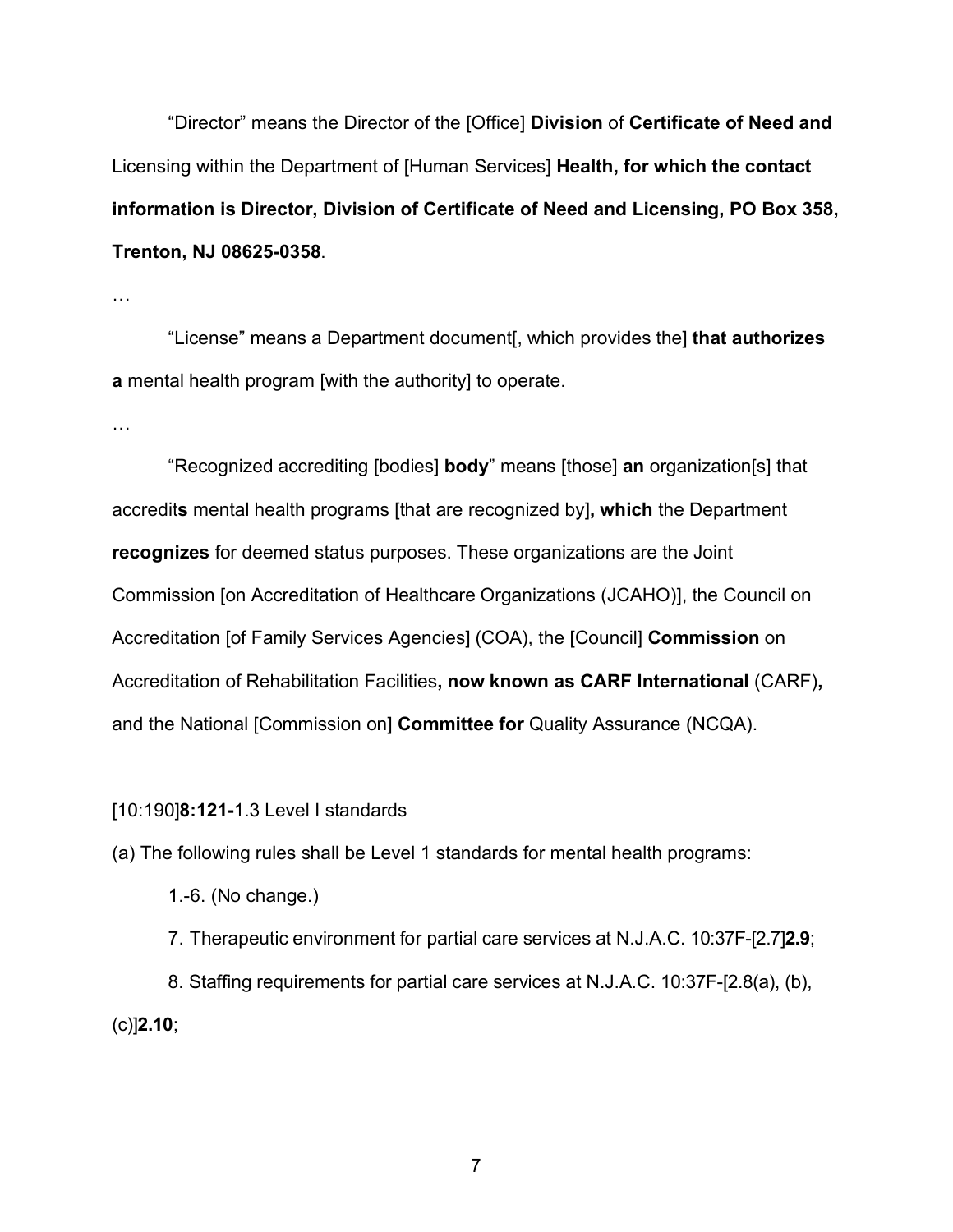9. Staffing requirements for family support services at N.J.A.C. 10:37F- [5.10(b)]**5.9(b)**;

10.-18. (No change.)

[10:190]**8:121**-1.4 Licensure process

(a) All applications, fee payments, and inquiries related to licensure of mental health programs shall be [made] **submitted** to[:

New Jersey Department of Human Services

Office of Licensing

PO Box 707

Trenton, New Jersey 08625-0707] **the Director, and, if applicable, made payable to the Treasurer, State of New Jersey.**

(b)-(c) (No change.)

(d) A mental health program applying for initial licensure shall pay an application fee in the amount specified [in] **at** N.J.A.C. [10:190]**8:121**-1.5. After initial licensure, the mental health program shall pay an annual licensure renewal fee in the amount specified [in] **at** N.J.A.C. [10:190]**8:121**-1.5. No license shall be issued or renewed until payment in full has been received by the Department. No licensure fees shall be refunded. Failure to submit the appropriate licensure fee in a timely manner shall result in revocation of the license. Payment of licensure renewal fees must be received by the Department on or before the expiration date of the issuance of the license. Payment shall be submitted with the application for initial or renewed licensure.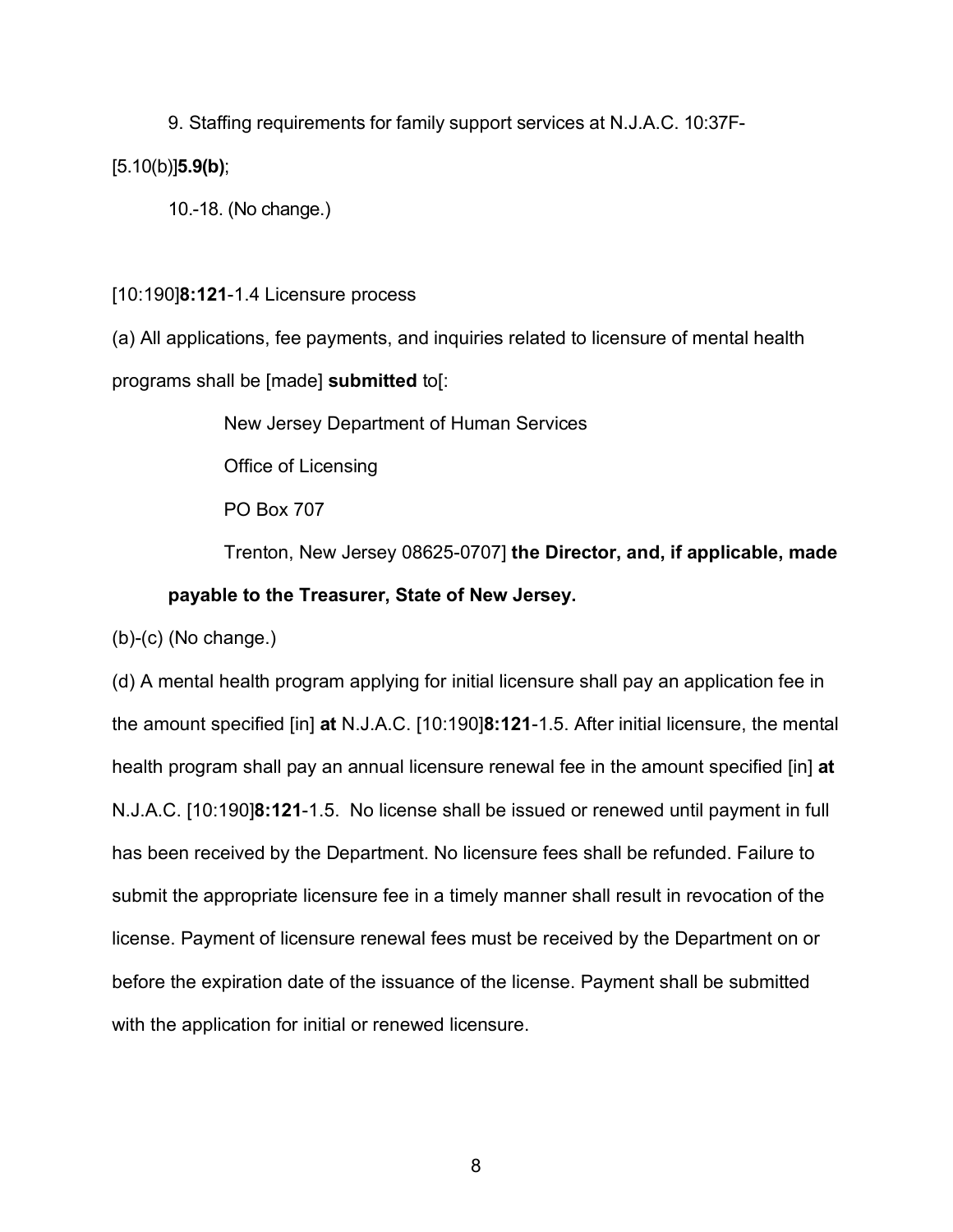(e) Providers without revenue-generating capabilities may seek a waiver of the license fee requirement from the Department, provided that they comply with each of the following requirements:

1. A previously licensed provider shall submit a written waiver request to the [Department at the following address:

Division of Mental Health Services

P.O. Box 727

Trenton, New Jersey 08625-0727] **Director.**

2.-3. (No change.)

[10:190]**8:121**-1.5 Licensure fee schedule for ambulatory mental health programs (a) All providers applying for an initial license for a program not licensed by the State of New Jersey as of July 1, 2003 shall pay an application fee of \$575.00. Checks shall be made payable to the "**Treasurer,** State of New Jersey." Providers are not required to pay an application fee for programs [for which they are] **that were** licensed [under] **pursuant to** this subchapter as of July 1, 2003.

(b) (No change.)

[10:190]**8:121**-1.6 (No change in text.)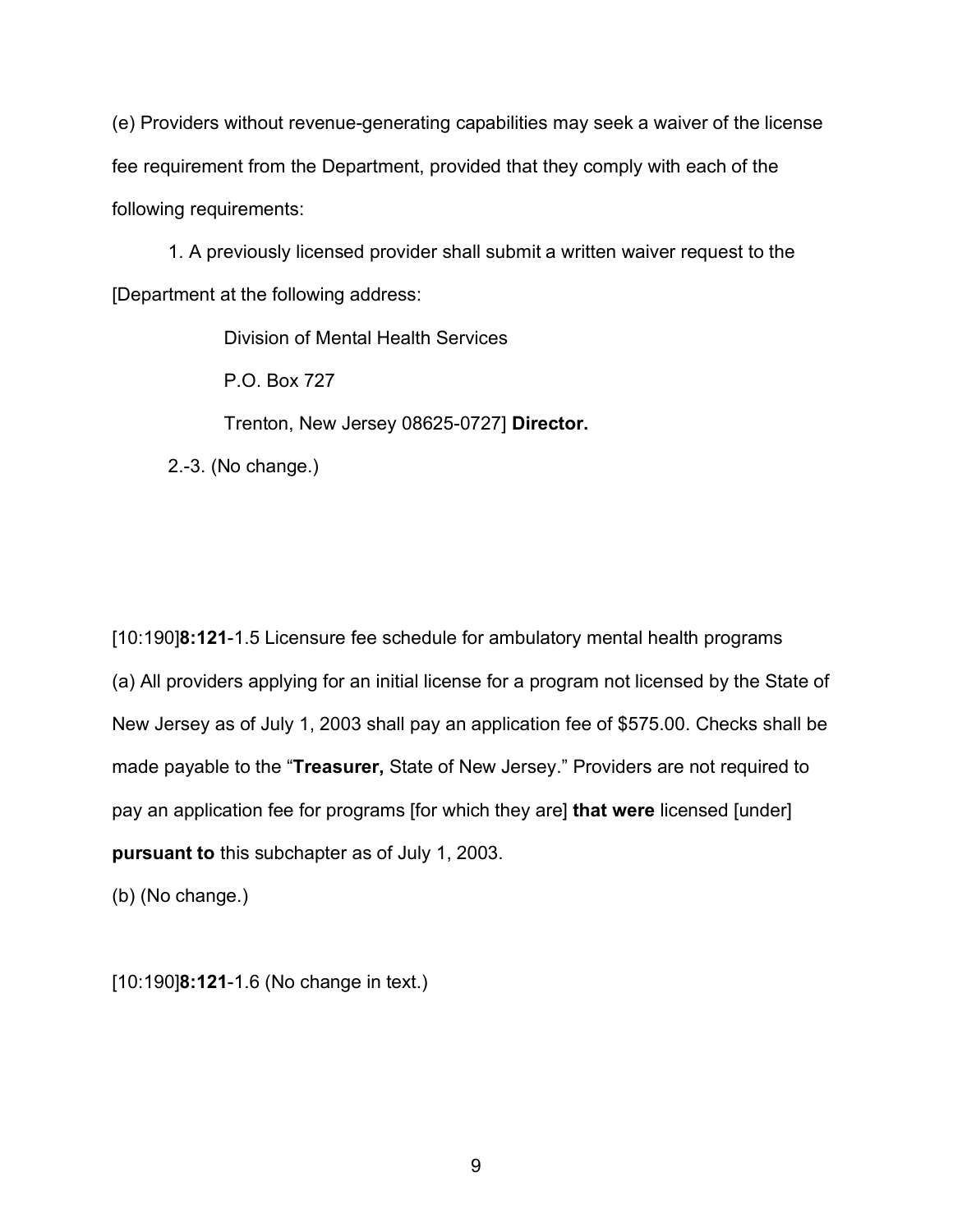[10:190]**8:121**-1.7 Site reviews

(a)-(c) (No change.)

(d) Site reviews shall be conducted by individual staff of the Department or by a team coordinated and led by staff of the Department.

1. (No change.)

[2. Teams may include representatives from the Division of Mental Health Services, other divisions of the Department of Human Services and/or other departments.]

(e)-(k) (No change.)

[10:190]**8:121**-1.8 Types of licensure

(a) Mental health programs will receive a full license if:

- 1. They pay the fee required [by] **at** N.J.A.C. [10:190]**8:121**-1.5; and
- 2. (No change.)

(b)-(e) (No change.)

# [10:190]**8:121**-1.9 Waiver

(a) Waivers of specific rules shall be considered, at the discretion of the Department, provided that, in the opinion of the Director [of]**,** the [Office of Licensing, in consultation with the Assistant Commissioner for Mental Health Services, or their designees, such] waiver is justified as outlined below, would not impair the effective and efficient provision of mental health services within the system of care, and would not endanger or adversely affect the life, safety**,** or welfare of clients.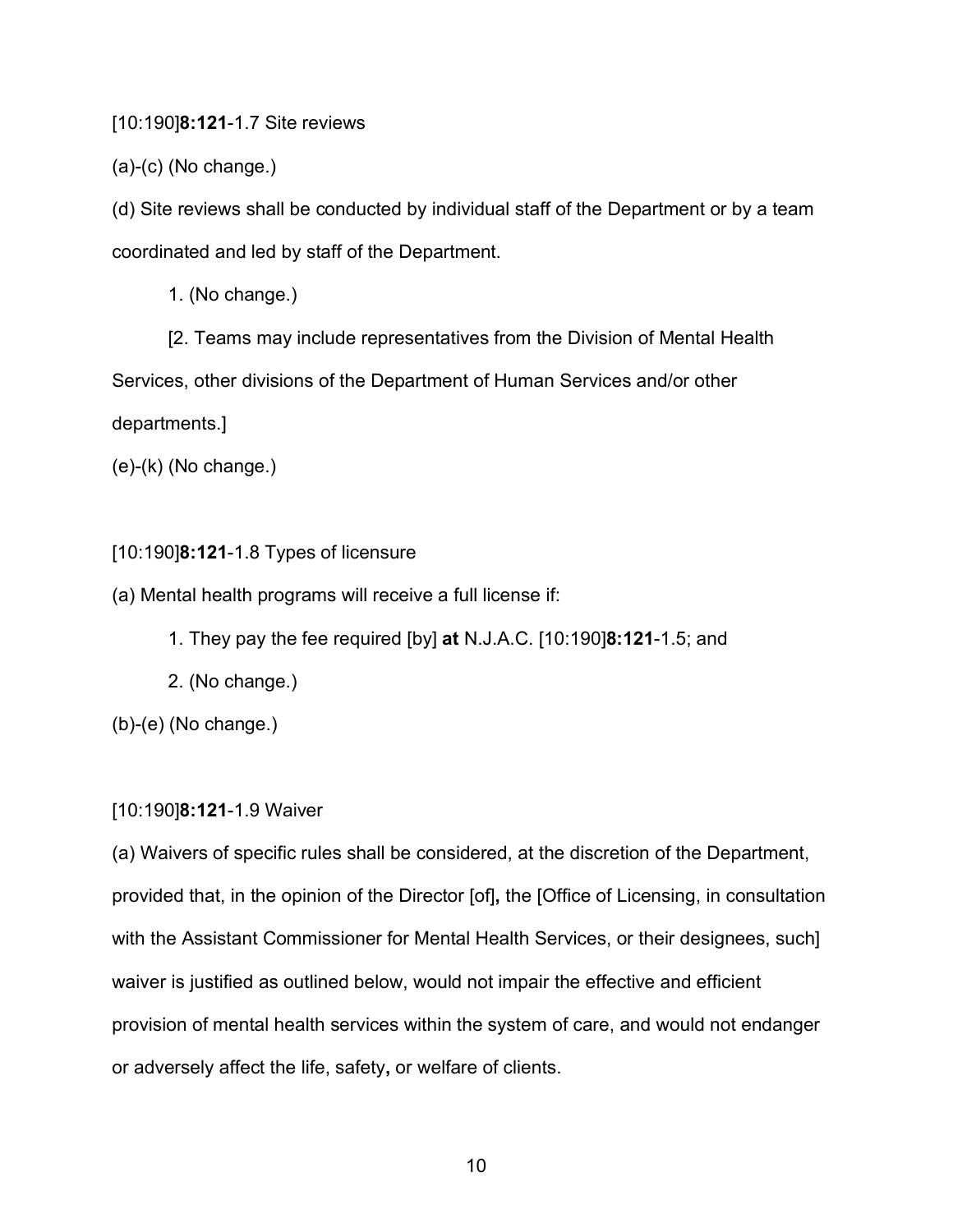(b) Requests for waiver shall be made [to the Department,] in writing to the [address as listed in N.J.A.C. 10:190-1.4(a)] **Director**. The written request for waiver shall include the following:

1.-4. (No change.)

(c) (No change.)

[10:190]**8:121**-1.10 License renewal or revocation

(a) (No change.)

(b) A mental health program seeking renewal of its license shall submit a fee**,** in accordance with the schedule [delineated] at N.J.A.C. [10:190]**8:121**-1.5 to the [address indicated in N.J.A.C. 10:190-1.4(a)] **Director**.

 $(c)-(f)$  (No change.)

(g) In the event that the Department revokes or does not renew the license, the Director shall send written notice to the mental health program's chief executive officer or designee and to the mental health program's board of directors or owners indicating the basis for the revocation or non-renewal and the rights to a review as provided at N.J.A.C. [10:190]**8:121**-1.11 and an administrative hearing as provided at N.J.A.C. [10:190]**8:121**-1.12.

# [10:190]**8:121**-1.11 Review of administrative determinations

Whenever licensure is denied, revoked**,** or not renewed and the mental health program disputes the basis of the action, the mental health program may apply to the